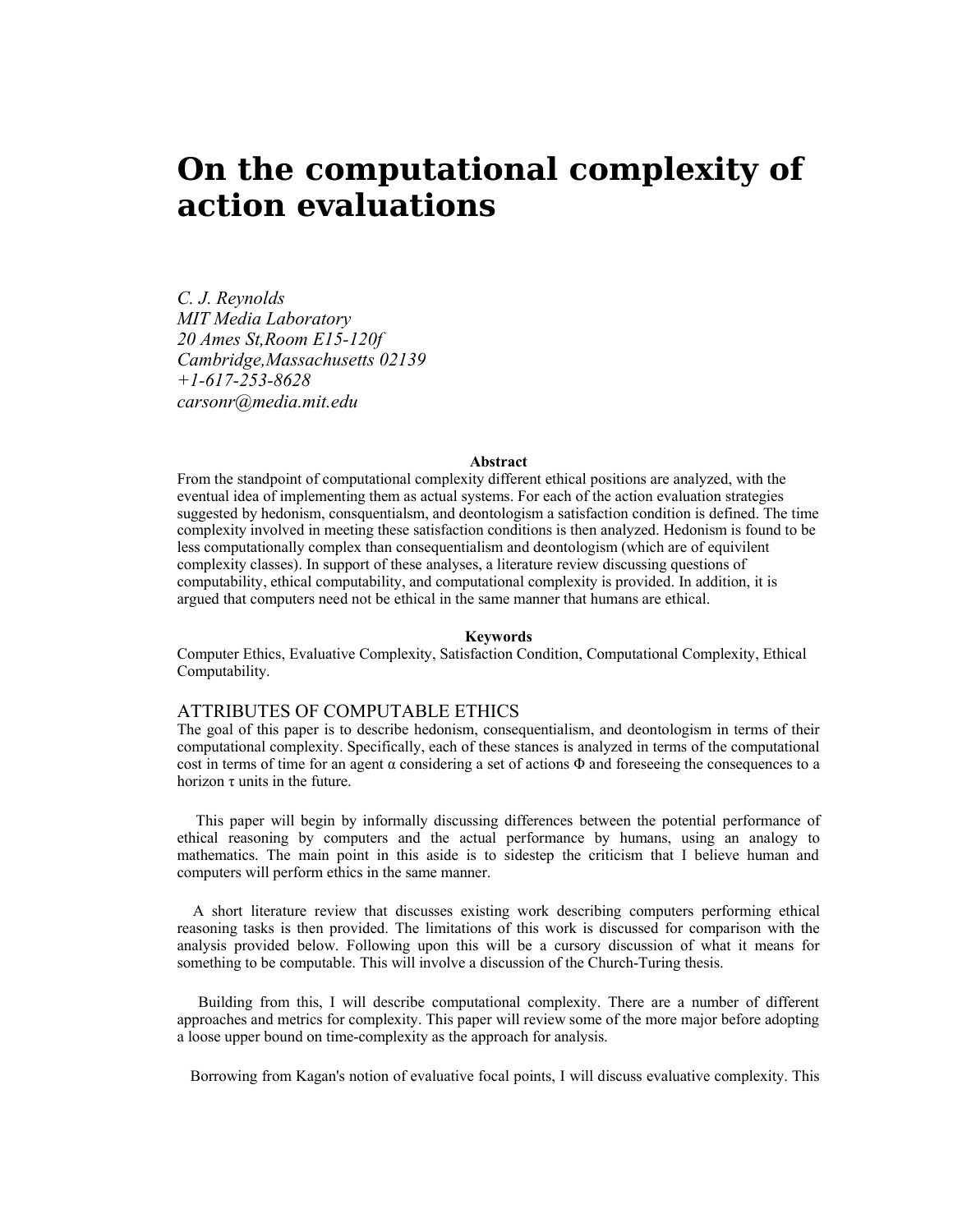is defined to be the amount of time the agent must spend in using a strategy to assess an evaluative focal point. This paper will chose actions as the evaluative focal point for which complexity is computed.

Satisfaction conditions will then be described. A satisfaction condition for a given ethical philosophy is a criteria that describes the steps an agent would need to perform to decide if a action  $\varphi$  was ethically acceptable. Satisfaction conditions will be provided for lazy egotistical hedonism, act consequentialism, and Kantian deontologism.

The computational complexity of evaluating each of these satisfaction conditions will be considered for progressively more informative world states. This will be performed by increasing the number of actions  $\varphi$  in  $\Phi$ , agents  $\alpha$  in a world  $\omega$ , and time units  $\tau$  towards infinity.

This paper will conclude by arguing that deontology and consequentialism are of the same timecomplexity class. Furthermore, some informal ideas about reasoning with finite resources are discussed.

## ANALOGY TO MATHEMATICS

While humans and computers arrive at the same answers, they use different methods to perform mathematical operations like addition. It is beyond the scope of this paper to provide a description of how humans do arithmetic; but it can be argued that humans and computers come to be able to do arithmetic by different processes: humans are taught, while computers are designed. Humans are often taught about addition by repeating simple tasks like comparing amounts, counting physical objects, learning to count up or count down, and adding physical objects (Banfill, 2002). After increasing proficiency at these simple tasks, students of arithmetic are taught progressively more complex tasks like subtraction, multiplication, and division.

 In contrast, computer are designed to use specialized arithmetic units to efficiently perform arithmetic operations (Zimmerman, 1997). Early computers performed addition using a combination of NOT, AND, OR digital logic elements formed into full adder units that can be chained together to do addition on binary numbers (Avizienis, 1966). More recent approaches like ripple, bypass, and carry-skip, and variable block adders perform elaborate operations in order to minimize the speed of addition in computers (Oklobdzija, 1985).

Human mathematicians also make use of different methods to prove unsolved conjectures than the efficient heuristic search and logic chaining used by computational theorem provers. Humans working on unsolved conjectures use a wide variety of techniques including common sense reasoning, relating the unsolved conjecture to familiar problems, talking with other mathematicians, building geometric models, and looking for patterns like invariants (Polya, 1968). In contrast, computational theorem provers start from a set of axioms and mechanically using rules of inference to arrive at a proof (Kalman, 2001). In short, somewhat like arithmetic, computers and humans arrive at solved proofs using somewhat different methods.

I should be careful to note that neither of these points provide argumentation that computers could not perform mathematics in the same way that people do (for instance by closely modeling the process of a human learning mathematics or proof solving). It is only argued that existing computers use different approaches to perform arithmetic and provide proofs for unsolved conjectures than human do.

By analogy then, I argue that some varieties of ethical behavior for computers could be different to existing ethical behavior in humans. Furthermore, I argue that the ways in which humans could implement ethical behavior for computers could be different than the ways we teach one another of about ethics.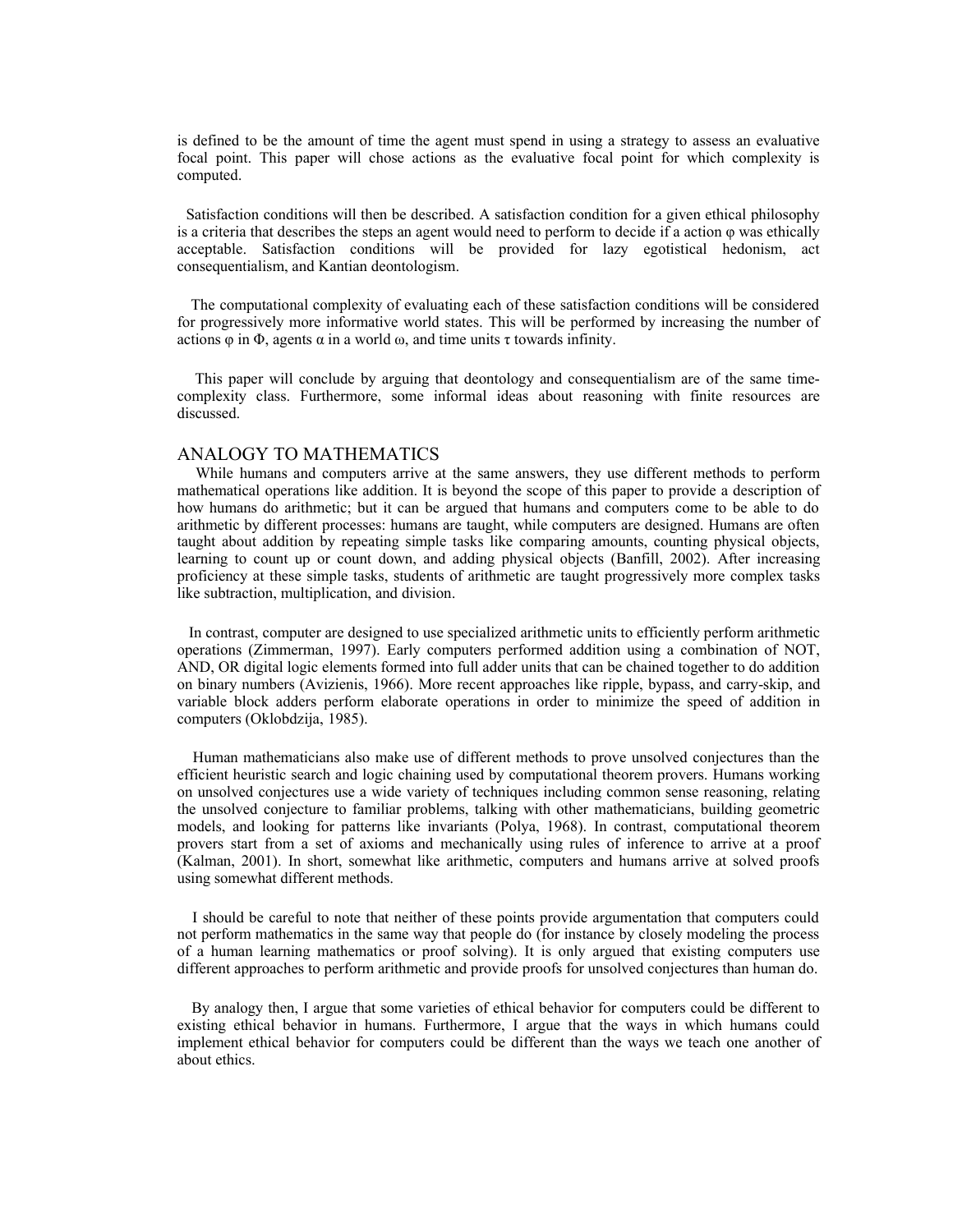# ETHICS COMPUTABILITY LITERATURE REVIEW

In "Is Ethics Computable," Moor discusses the potential of ethical reasoning by computers (Moor, 1995). He begins by discussing Bentham's utilitarianism as a possible routeine for computing the good tendancy or evil tandancy of an action. He continues by discussing a thought experiment involving creating a robot capable of ethical decision making. He briefly sketches the problems involved in creating a non-harmful robot, maximizing/minimizing robot, heuristic robot, and fair robot. He describes a method for testing the ethical decision making of computers as well as some objectios to this. He concludes by suggesting that right now computers can work with humans in an arrangement dividing the labor of ethical decision making.

In "The First Law of Robotics" Weld and Etzioni discuss means of making autonomous agents "safe" by giving them the ability to plan and perform actions in the presence of possible "harm" . A variety of researchers have considered the topic including: Axelrod (1984), Russel (1991), Danielson (1992), Eichmann (1994), Allen (2000), Wallach (2002), and Floridi (2004). However, many of these researchers shied away from providing actual implementations in favor of discussing the computability of ethics in an abstract form.

Of more relevance is the Harwood's "Ethics and Artificial Life" (Harwood, 2001). This document describes various ethical positions in terms of pseudo and actual programs that operate in an extremely simple world. His agents can perform only two actions (help or hinder). However, he ran actual simulations looking at the overall outcome of sets of agents using different philosophies to choose actions.

# WHAT IS COMPUTABILITY?

In mathematics, the property of computability separates real numbers that can be deduced using mechanical procedures from others that are undecidable. For instance, the value of the 51,539,599,999th digit of  $\pi$  is something that can be computed, using a mechanical process codified into an algorithm (Lopez-Ortiz, 1998). In contrast Chaitin's constant is non-computable but is definable (Weisstein, 2004).

Another, more rigorous, way of defining computability is to say a computable number is a that "can be computed to any number of digits desired by a Turing machine" (Copeland, 2002). A Turing machine is (according to the Church-Turing thesis) a mechanism capable of carrying out every mechanical computation. A method M is effective or "'mechanical' just in case:

1. M is set out in terms of a finite number of exact instructions (each instruction being expressed by means of a finite number of symbols);

2. M will, if carried out without error, produce the desired result in a finite number of steps;

3. M can (in practice or in principle) be carried out by a human being unaided by any machinery save paper and pencil;

4. M demands no insight or ingenuity on the part of the human being carrying it out (Copeland, 2002).

A familiar example of a method M is the use of a truth table to test for tautologies. With a pencil and paper a non-ingenious student of philosophy can compute in a finite number of steps whether a given proposition is a tautology or not.

## WHAT IS COMPLEXITY?

There are many different notions of complexity used in the study of complexity theory. Some common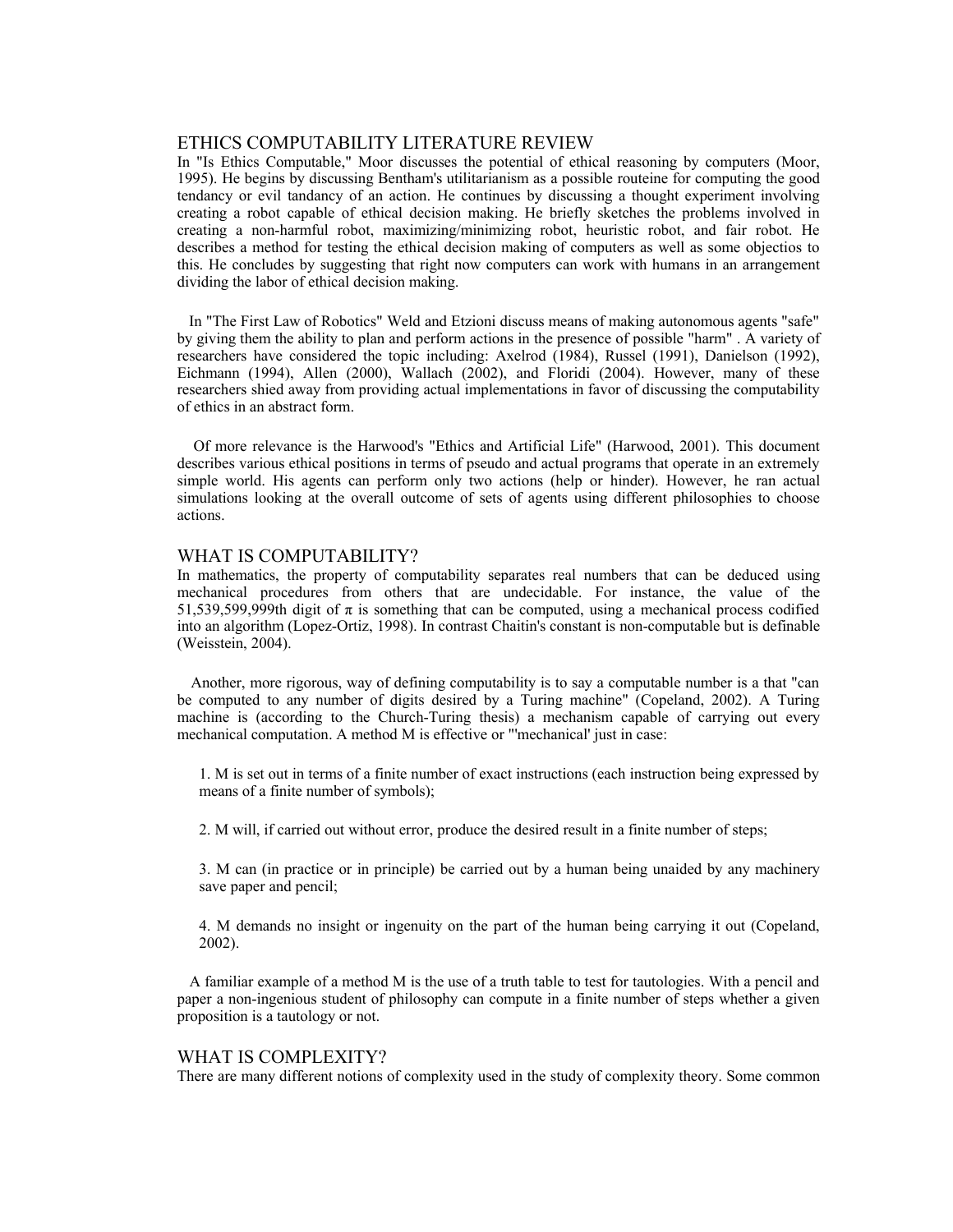and practical notions of complexity are time-complexity and space-complexity. The time-complexity of a task is roughly analogous to the answer of the question "how long" a method M would take given an input string of finite length. A bewildering array of classes have been proposed for different types of computing complexity (Aaronson, 2004). Some of the more famous are P (decision problems that can be solved in polynomial time) and NP (decision problems whose potential answers can be checked in polynomial time) (Wikipedia, 2004).

One more specific notion of complexity commonly used by computer scientists is Big O notation. Essentially, Big O analysis works by increasing the input string length for a given M and seeing which factor dominates the time to halt the computation. As an example, if an algorithm M take  $n^3 + 5n^2 + 2$ steps to halt, where n is the length of the input string, then it is said to be of  $O(n^3)$  since that factor dominates the growth of the time complexity as n increases. Big O notation provides an asymptotic upper bound for the time complexity of a method M (Black, 2004).

# SATISFYING THE LAZY HEDONIST

Hedonism is an ethical position espoused by the followers Aristippus of Cyrene that is often a straw man used for comparison. In response to Socrates' "What is the good?" the hedonist replies "pleasure." It should be noted that there are a number of approaches to Hedonism. Epicurus's particular variety did not advocate pleasure without consideration of resulting pain. He sought to avoid excess, seeking pleasure in the long term .

However, the Hedonist for whom I will develop a simple satisfaction condition is a lazy hedonist. Of course, as a hedonist, the lazy hedonist pursues pleasure. But I will define lazy hedonists as individuals whose desire for satisfaction is such that they he will accept any action which brings more pleasure (Moore, 2004).

To compute the time complexity of the Lazy Hedonist, let me propose a simple world model. Let us say there is a world ω. In ω there is a single action φ with associated outcome (change in state); and a single agent  $\alpha$  (our Lazy Hedonist). At the outset the Lazy Hedonist has a state  $\zeta$  (relating to whether their circumstance is good or bad) of 0.5. The agent is unconcerned about the welfare of others.

The hedonist's satisfaction condition is = if  $\varphi > \zeta$ . That is, any action that brings about a better state is accepted. Since there is only one "step" to the evaluation of the satisfaction condition, we would say that the computational complexity of the Lazy Hedonist is O(1). Meaning, for any input, the agent will perform one step.

Of course this  $\omega$  is ridiculously simple. Let's consider some complications: the introduction of another agent, and another action. Let N denote the number of agents (2 in this case) and M denote the number of actions available to each agent (again 2 in this case).

If  $N=2$  and  $M=2$ , what is the computational complexity of a hedonist deciding if they're satisfied? Since a hedonist is not concerned with the welfare of others, the addition of the second agent makes no difference. However, the existence of another action does make a difference. If the lazy hedonist will consider all actions then they must evaluate M potential actions. This leads to a time complexity of O (M), since there are M steps involved in deciding if the lazy hedonist is satisfied. However, one could allow that the lazy hedonist will be satisfied by the first action that meets the satisfaction condition. Presuming a uniform distribution of good and bad outcomes between 0 and 1 inclusive and a starting state of 0.5, the average case would be M/2 evaluations, which is still dominated by M, leaving the time complexity O(M).

# SATISFYING THE CONSEQUENTIALIST

Consequentialism is a family of ethical positions that share the common attribute of weighing the good or bad of an action depending on the consequences of the action. Utilitarianism, as espoused by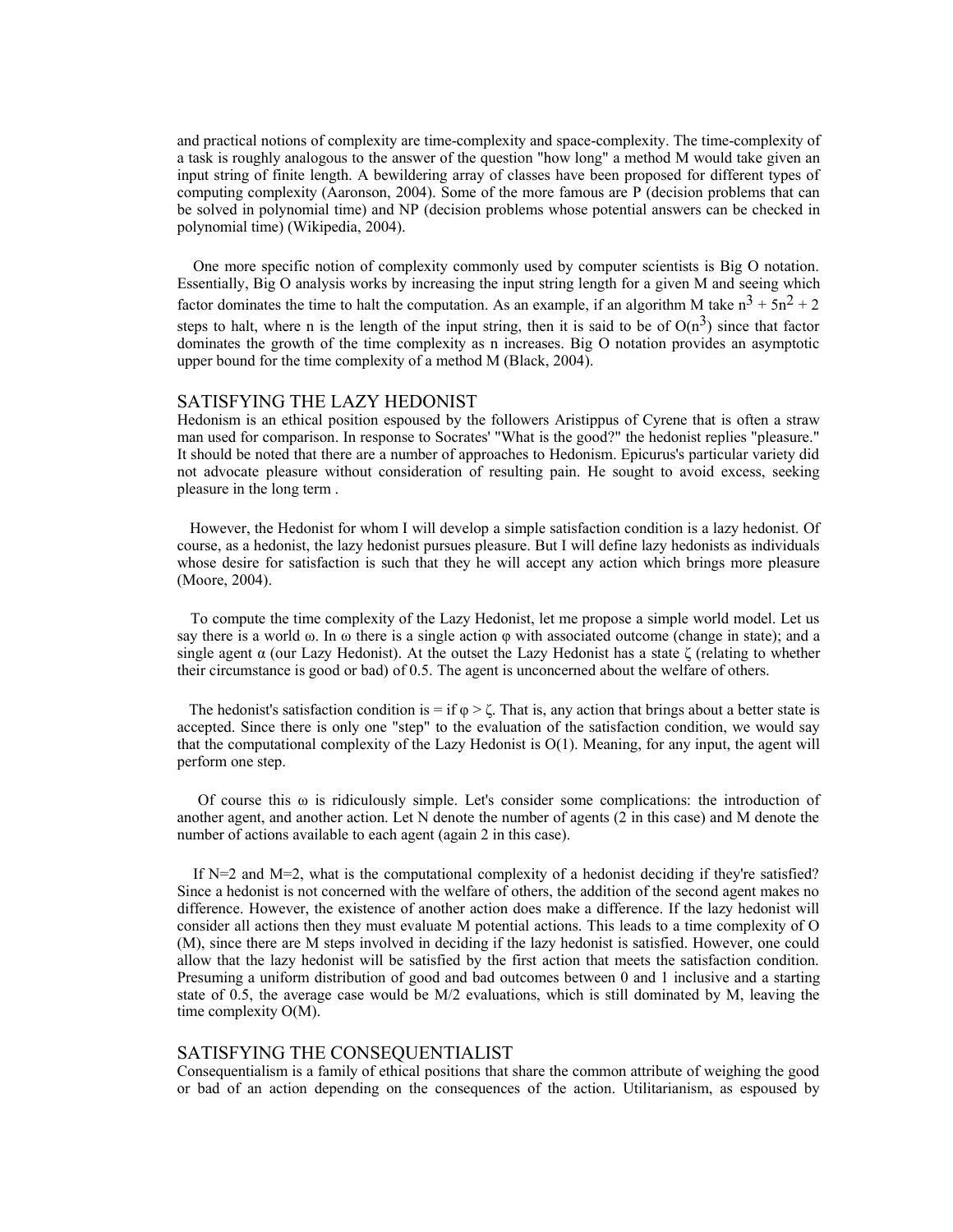Bentham and Mill, considered the consequences in terms of the pleasure and pain brought about by the action. A utilitarian consequentialist seeks "the greatest happiness of the greatest number" (Everett, 2002).

 Mill states utilitarianism is the "creed which accepts as the foundation of moral 'utility' or the 'greatest happiness principle.'" Here Mill to define happiness as "intended pleasure and the absence of pain". However, diverging from Hedonism seeks happiness not just for  $\alpha$  but for all agents in  $\omega$ .

There are more or less strict notions of happiness for the greatest number. One can have limited varieties of consequentialism that seek only the happiness of a limited set of individuals. The most pure notion of happiness involves considering the consequences of an action on the happiness of all individuals who have ever lived, are living, or will ever live. I will start by developing a satisfaction condition for the limited case.

If N=2 and M=3, then  $\alpha$  must consider the impact of  $\varphi$ ing on all the agents in  $\omega$ . So for all 3 actions, the agent must consider the effects on themselves as well as the other agent. This leads to six assessments which is  $N^* M$ . So we may say that the cost of a limited utilitarian examining the effect of  $φ$  is  $O(MN)$ .

But what of the action's repercussions for future moments of time and future decisions? One might argue, as Lemand did, that any action in a consequentialist view could have "massive causal ramification." That it might touch, even in a diluted form on future individuals. Hitler's "great great great great great great great great great great great great great great great great great great great great great great great great great great great great great great great great great great great great great great great great great great great great great great great great great great great great great great great great great great great great great great great great great great great great great great great great great great great great great great great great great great great great great great great great great great great great great great great great grandmother" holds some share in the pleasure and pain brought about by her actions, however minuscule (Lenman, 2000).

This call for introducing a new variable L, that denotes the limit of our causal ramification analysis. The limited consequentialism described above has an  $L=1$ , meaning the consequences of actions are only considered for the present which we might call a 1st-order limited consequentialist. Let us consider a 2nd-order limited consequentialist. In examining an action the agent must still consider the effect of each  $\varphi$  in M on all N agents, but now, for each action, the  $\alpha$  must also consider how future available actions effect future N.

If N=2 and M=3 and L=2, then a second-order limited consequentialist would end up evaluating  $6<sup>1</sup>$ actions in the present as well as  $6^2$  actions in the future after a time step  $\tau$ . A proof by induction gives a computational complexity of  $O((MNL)^{L}) + O((MN)^{L-1} + ... + O(MN)^{1}$ . This sequence collapses into  $((MN)^{L+1}/((MN-1)-1)$ . Big O notation allows us to summarize this as  $O(MN^L)$ , since that factor dominates the growth of the time complexity.

So an Lth order limited consequentialist performs  $O(MN<sup>L</sup>)$  individual evaluations. This is exponentially more costly in L than the hedonists approach. In short, a consequentialist is more considerate than a lazy hedonist, exponentially more so, depending on how far they wish to examine the consequences of their actions.

If time goes on until  $\infty$  (supposing time is divided into equal intervals for each evaluation of the satisfaction condition) then a pure hedonist is saddled with evaluating an infinite number of causal ramifications. The question of when a pure consequentialist would finishing determining if they were satisfied is undecidable.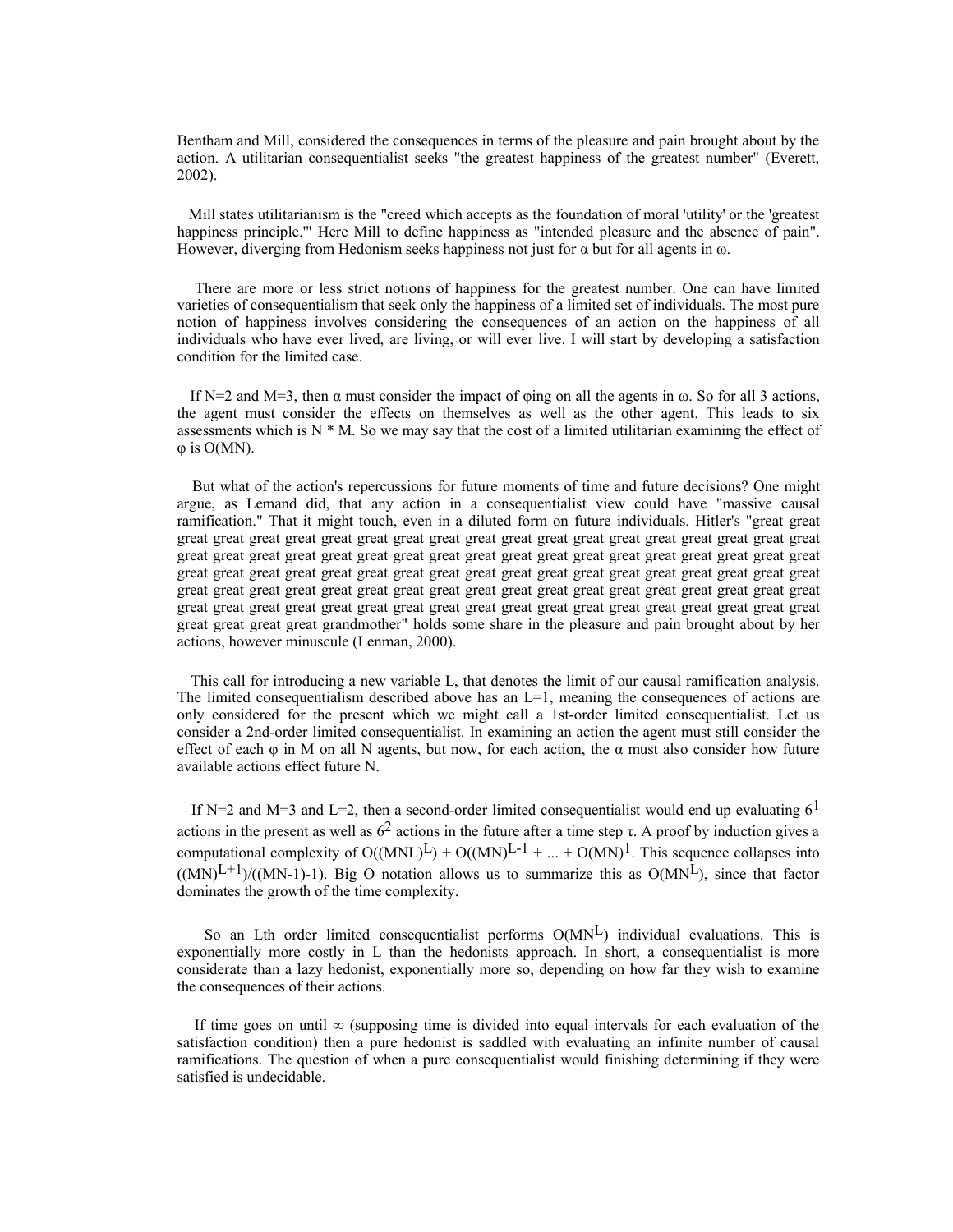The above analysis does not take into account that greater or fewer agents enter  $\omega$ . It also assumes a fixed number of actions. Both the number of actions and agents could change over time. This would lead to a dynamic sequence of N<sub>1</sub> ... N<sub>L</sub> and M<sub>1</sub> ... M<sub>L</sub>. I will not develop this more complex case.

## SATISFYING THE DEONTOLOGIST

Deontology is a tradition of ethics stemming from the agent's duty to perform or not perform certain actions. Kant's categorical imperative provides one prominent example of this ethical position.

Presumably, a deontological agent of the Kant school, when evaluating an action φ considers not just its utility, but:

1. α's intent in performing φ

2. Whether an φ is in accordance with the moral law

3. Whether performing  $\varphi$  can be consistent with "rules that we would be willing to have followed by all people in all circumstances" (Kant, 1785).

It is possible that the above things might be roughly equivalent, but Kant's description of the process is somewhat verbose, so I'll assume that an agent needs to perform at least the each of the above.

The satisfaction function for a Kantian deontologist would be roughly as follows. For each φ 3 separate evaluations need to be performed. Because we need to consider intent with respect to other agents, rules followed by "all people," and the moral law (which is universal). So each  $\varphi$  in M must be considered from the perspective of what would happen if all  $\alpha$  in  $\varphi$  were to perform it.

This would be roughly analogous to all of the evaluations a limited consequentialist would consider with a few key differences. A Kantian is not impelled to find the ideal action in the same way utilitarians are. This means that once a  $\varphi$  that meets these criteria is found, it may be performed (an agent can work on their own non-ideal personal projects).

So if an agent were consider the case where  $N=1$ ,  $M=1$ , and  $L=1$ , The agent would perform 3 actions, which collapses to  $O(1)$ . With increasing numbers of actions uniformly distributed between good and bad, the agent will need to consider, on average M/2 actions as they relate to N individuals. So in the present case, deontology preforms on average NM/2 evaluations which is O(MN). If the casual ramification horizon is increased then the agent must grapple with the same exponential growth of outcomes to evaluate in  $\omega$ . So using this world model we find that deontologism is  $O(MN^L)$ . If L is large (namely the agent considers rules of behavior that would be valid for all time) then this becomes intractable and the decision of whether the agent is satisfied never ends.

## COMPARISONS

Using  $\omega$  as a very far-from-realistic model for the world, we can see some interesting things about the asymptotic time-complexity of various ethical positions. Informally we can say that a lazy hedonist does less work and is less considerate than a Consequentialist or Deontologist. It appears that consequentialists and deontologists have ethical strategies that are roughly equivalent, namely O  $(MN<sup>L</sup>)$ . This is a "computationally hard" task that an agent with limited resources will have difficulty performing. It is of the complexity task of NP or more specifically EXPTIME. Furthermore, as the horizon for casual ramifications moves towards infinity the satisfaction function for both consequentialism and deontologism become intractable.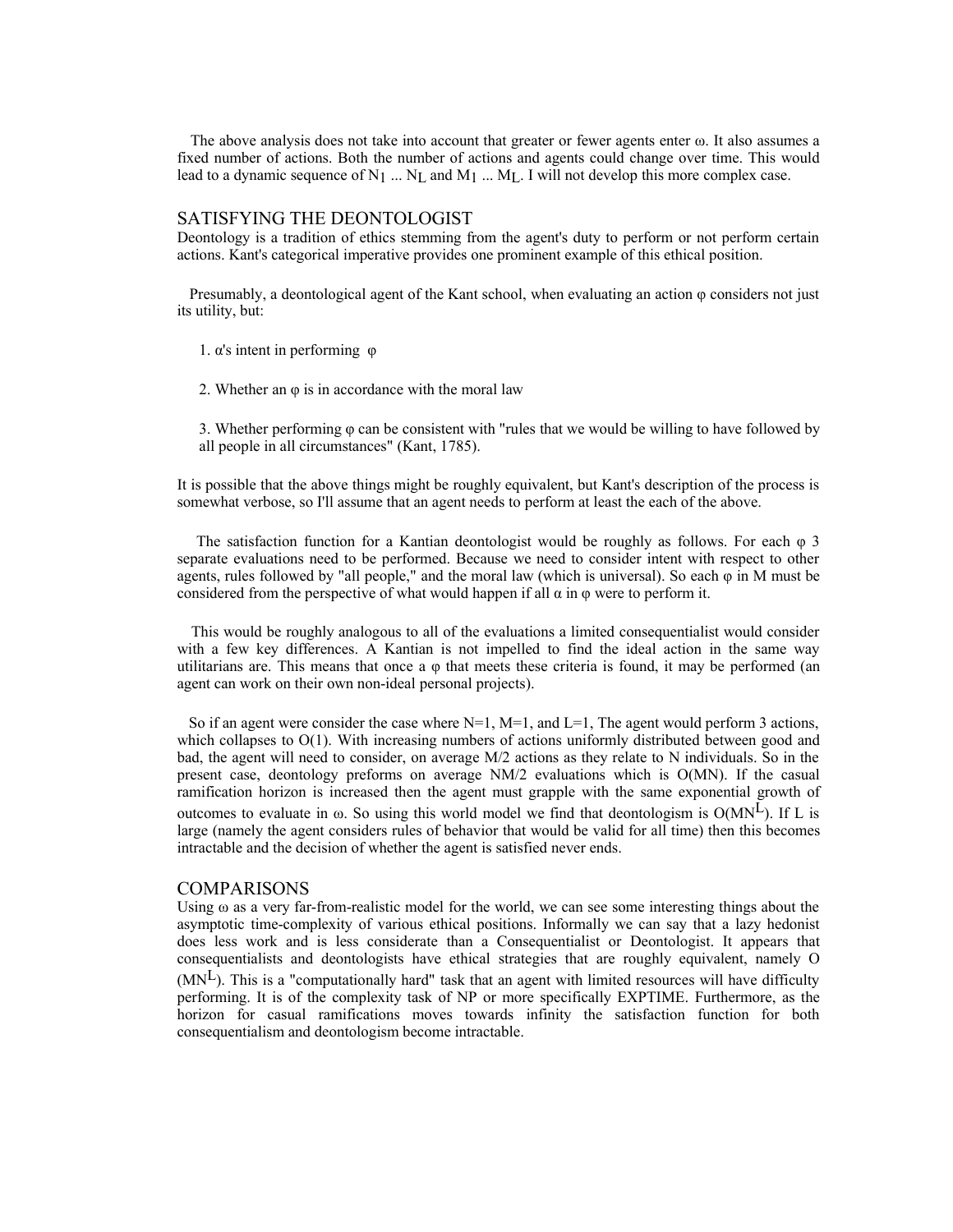## ACKNOWLEDGMENTS

I would like to thank Caspar Hare and Rosalind Picard for providing encouragement for this approach. This work is supported in part by the MIT Media Lab Things That Think consortium.

## REFERENCES

Aaronson S. (2004) The Complexity Zoo, http://www.complexityzoo.com

Allen, C., Varner, G. and Zinser, J. (2000) Prolegomena to Any Future Artificial Moral Agent. *Journal of Experimental and Theoretical Artificial Intelligence*, **12**, 251-261.

Avizeienis A. (1966) Arithmetic Microsystems for the Synthesis of Function Generators. *Proceedings of the IEEE*, **54**, 255-258.

Axelrod R.M. (1984) *The evolution of cooperation*. Basic Books, New York.

Banfill J. (2002) Kindergarten Math Lessons, http://www.aaamath.com/kindergarten.html

Black P.E. (2004) big-O notation, http://www.nist.gov/dads/HTML/bigOnotation.html

Copeland B.J., (2002) The Church-Turing Thesis, http://plato.stanford.edu/entries/church-turing/

Danielson P. (1992) *Artificial Morality: Virtuous Robots for Virtual Games*. Routledge, London.

Eichmann D. (1994) Ethical web agents. *Computer Networks and ISDN Systems* , **3**, 3-13.

Everett G. (2002) Utilitarianism , http://www.victorianweb.org/philosophy/phil1.html

Floridi, L. and Sanders, J.W. (2004) Mapping the Foundationalist Debate. *Minds and Machines* , **14 (3)**, 349-379.

Harwood, W. (2001) Ethics and Artificial Life. MSc Thesis, University of Oxford.

Kalman, J.A. (2001) *Automated Reasoning with OTTER*. Rinton Press, Paramus, NJ.

Kant, I. and Sher, G. (1984) Morality and Rationality. *Moral Philosophy*. 385-405. Wadsworth , Belmont, CA.

Lenman, J. (2000) Consequentialism and Cluelessness. *Philosophy and Public Affairs*, **29(2)**, 134-171.

Lopez-Ortiz, A. (1998) How to compute digits of  $\dot{A}$ , http://db.uwaterloo.ca/~alopez-o/mathfaq/node38.html

Moor, J.H. (1995) Is Ethics Computable? *Metaphilosophy*, **26(1)**, 1-21.

Moore, A. (2004) Hedonism, http://plato.stanford.edu/entries/hedonism/

Oklobdzija, V.G. and Barnes E.R. (1985) Some Optimal Schemes For ALU Implementation In VLSI Technology. *Proceedings of the 7th Symposium on Computer Arithmetic (ARITH-7)*. 2-8.

Polya, G. (1986) *Mathematics and Plausible Reasoning.* Princeton University Press, Princeton, NJ.